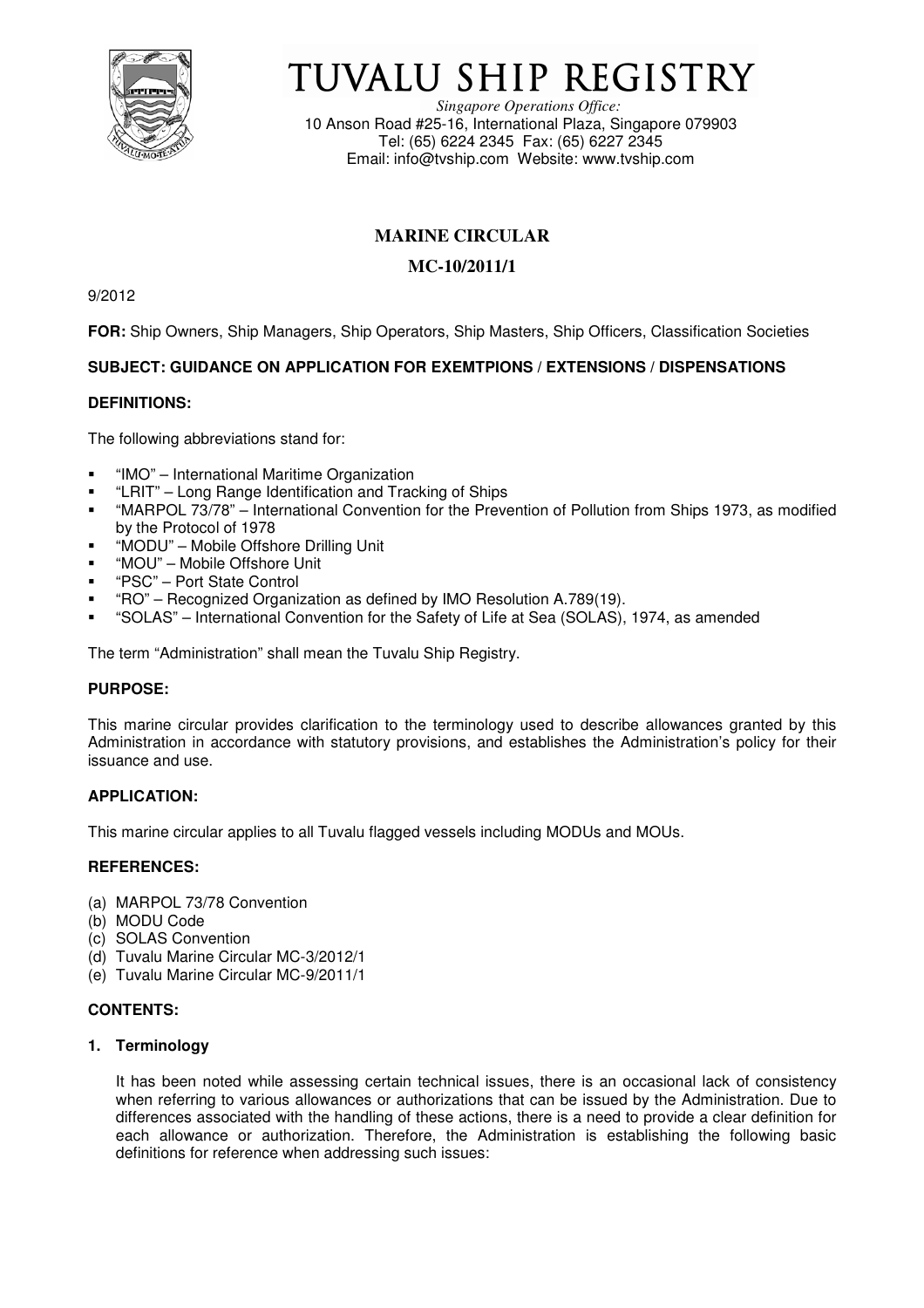#### 1.1. Exemption

An Exemption is a temporary or permanent release from compliance with a Statutory Convention requirement due to the existence of specific circumstances as authorised by the provisions of that Convention. The EX certificate is linked to, and retained with, its associated statutory certificate, and is issued by the RO issuing that certificate under authorization from the Administration, which shall be in accordance with reference (d). Authorization for issuance of an Exemption certificate is considered on a case by case basis formed on the existence of some measure of equivalency to meet the intent of the requirement being exempted and a recommendation from the RO. Certain Exemptions, when granted, are required to be communicated to the IMO.

#### 1.2. Equivalence

Equivalence is an arrangement which provides the same general level of safety or intent of a Convention requirement without meeting all criteria for full compliance. Such arrangements can be accomplished, either independently or in combination with, alternative equipment, additional procedures/precautions, operational restrictions, etc. Equivalences, when granted, are required to be communicated to the IMO.

#### 1.3. Extension

This is a postponement of the validity or due date of a docking / special survey, statutory certificate, or servicing interval, in accordance with the provisions of the relevant Convention, due to extenuating circumstances encountered that prevent the crediting of a requisite task prior to the nominal due date. Extensions of servicing intervals in particular are referred to as "Service Extensions". Extensions are also issued with time specific corrective action requirements compliance and/or conditions.

The Administration recognizes that occasionally due to exceptional circumstances, difficulty can be encountered when scheduling the servicing of certain equipment or life-savings / fire-fighting appliances, as required by various Convention regulations, at approved servicing facilities. Requests to extend the servicing intervals in accordance with the provisions of reference (c) are only considered by the Administration when exceptional circumstances exist. Requests should be fully justified by substantiation of circumstances and plans to service at first opportunity.

Service Extensions are generally limited to the minimum period of time necessary for the vessel to reach a port where rectification of the task can be accomplished.

#### **2. Application Procedures for Exemption / Equivalence / Extension**

- 2.1. To ensure consistent response and handling of such requests by the Administration, and to facilitate the communication of all required information for consideration, the application FORM EX shall be used by ship owners / operators when submitting such requests to the Administration. To expedite handling and response, all applicable sections of the form shall be filled in with sufficient detail and accuracy. The completed form shall then be submitted to Technical Department at: technical@tvship.com or fax number +65-6227-2345.
- 2.2. Form EX can be downloaded from: www.tvship.com
- 2.3. A successful application will usually result in the Administration issuing an Attestation Letter to grant the requested exemption / equivalence / extension
- 2.4. Attestation Letters may be issued with time specific corrective action requirements compliance and/or conditions e.g. Attestation Letter the authorize the issuance of a short term Cargo Ship Safety Equipment Certificate when LRIT conformance test report cannot be carried out in time after change of flag to Tuvalu due to unforeseen circumstances.
- 2.5. While it would not be practical to list every situation in which an Attestation Letter would be required, the same basic principle should be followed when considering what situations would necessitate notification. For example, damage to or failure of any life saving or survival equipment required under SOLAS Chapter III (such as Lifeboat damage, Lifeboat engine failure, Inflatable Liferaft lost, etc.) or failure of any navigational equipment installation required under SOLAS Chapter V (such as Radar, VDR, Speed Log, etc.) would necessitate the need for an application for exemption.